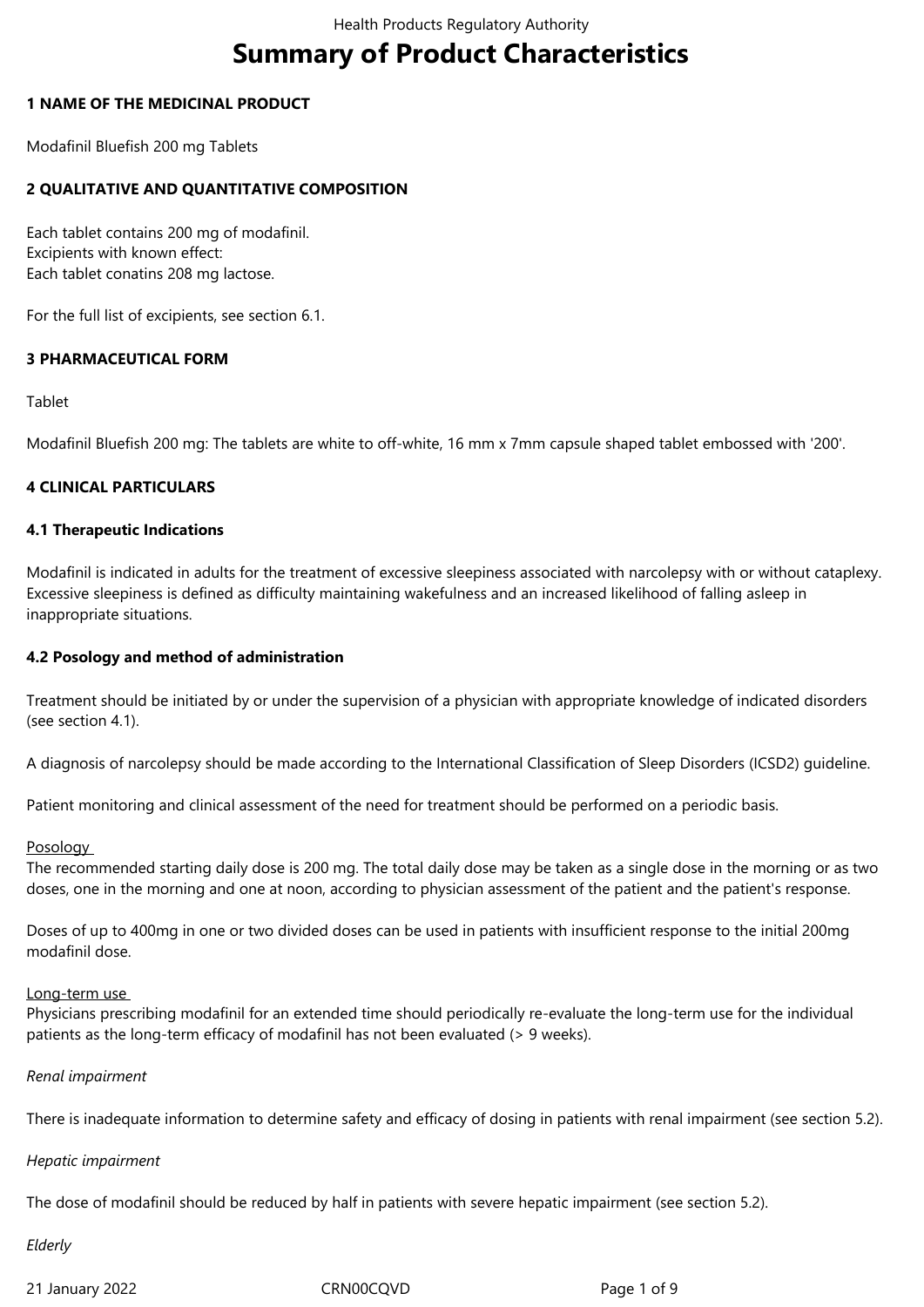There are limited data available on the use of modafinil in elderly patients. In view of the potential for lower clearance and increased systemic exposure, it is recommended that patients over 65 years of age commence therapy at 100 mg daily.

## *Paediatric population*

Modafinil should not be used in children aged less than 18 years old because of safety and efficacy concerns (see section 4.4).

## Method of administration

For oral use. Tablets should be swallowed whole.

## **4.3 Contraindications**

Hypersensitivity to the active substance or to any of the excipients listed in section 6.1.

Uncontrolled moderate to severe hypertension Cardiac arrhythmias.

## **4.4 Special warnings and precautions for use**

## Diagnosis of sleep disorders

Modafinil should be used only in patients who have had a complete evaluation of their excessive sleepiness, and in whom a diagnosis of narcolepsy, has been made in accordance with ICSD diagnostic criteria. Such an evaluation usually consists, in addition to the patient's history, sleep measurements testing in a laboratory setting and exclusion of other possible causes of the observed hypersomnia.

## Serious rash, including Stevens-Johnson Syndrome, Toxic Epidermal Necrolysis and Drug Rash with Eosinophilia and Systemic Symptoms

Serious rash requiring hospitalisation and discontinuation of treatment has been reported with the use of modafinil occurring within 1 to 5 weeks after treatment initiation. Isolated cases have also been reported after prolonged treatment (e.g., 3 months). In clinical trials of modafinil, the incidence of rash resulting in discontinuation was approximately 0.8% (13 per 1,585) in paediatric patients (age <17 years); this includes serious rash. No serious skin rashes have been reported in adult clinical trials (0 per 4,264) of modafinil. **Modafinil should be discontinued at the first sign of rash and not re-started** (see section 4.8).

Rare cases of serious or life-threatening rash, including Stevens-Johnson Syndrome (SJS), Toxic Epidermal Necrolysis (TEN), and Drug Rash with Eosinophilia and Systemic Symptoms (DRESS) have been reported in adults and children in worldwide post-marketing experience.

## Paediatric population

Because safety and effectiveness in controlled studies in children have not been established and because of the risk of serious cutaneous hypersensitivity and psychiatric adverse reactions, the use of modafinil is not recommended in the paediatric population (below 18 years).

#### Multi-organ hypersensitivity reaction

Multi-organ hypersensitivity reactions, including at least one fatality in post-marketing experience, have occurred in close temporal association to the initiation of modafinil.

Although there have been a limited number of reports, multi-organ hypersensitivity reactions may result in hospitalization or be life-threatening. There are no factors that are known to predict the risk of occurrence or the severity of multi-organ hypersensitivity reactions associated with modafinil. Signs and symptoms of this disorder were diverse; however, patients typically, although not exclusively, presented with fever and rash associated with other organ system involvement. Other associated manifestations included myocarditis, hepatitis, liver function test abnormalities, haematological abnormalities (e.g., eosinophilia, leukopenia, thrombocytopenia), pruritus, and asthenia.

Because multi-organ hypersensitivity is variable in its expression, other organ system symptoms and signs, not noted here, may occur.

If a multi-organ hypersensitivity reaction is suspected, modafinil should be discontinued.

## Psychiatric disorders

21 January 2022 CRN00CQVD Page 2 of 9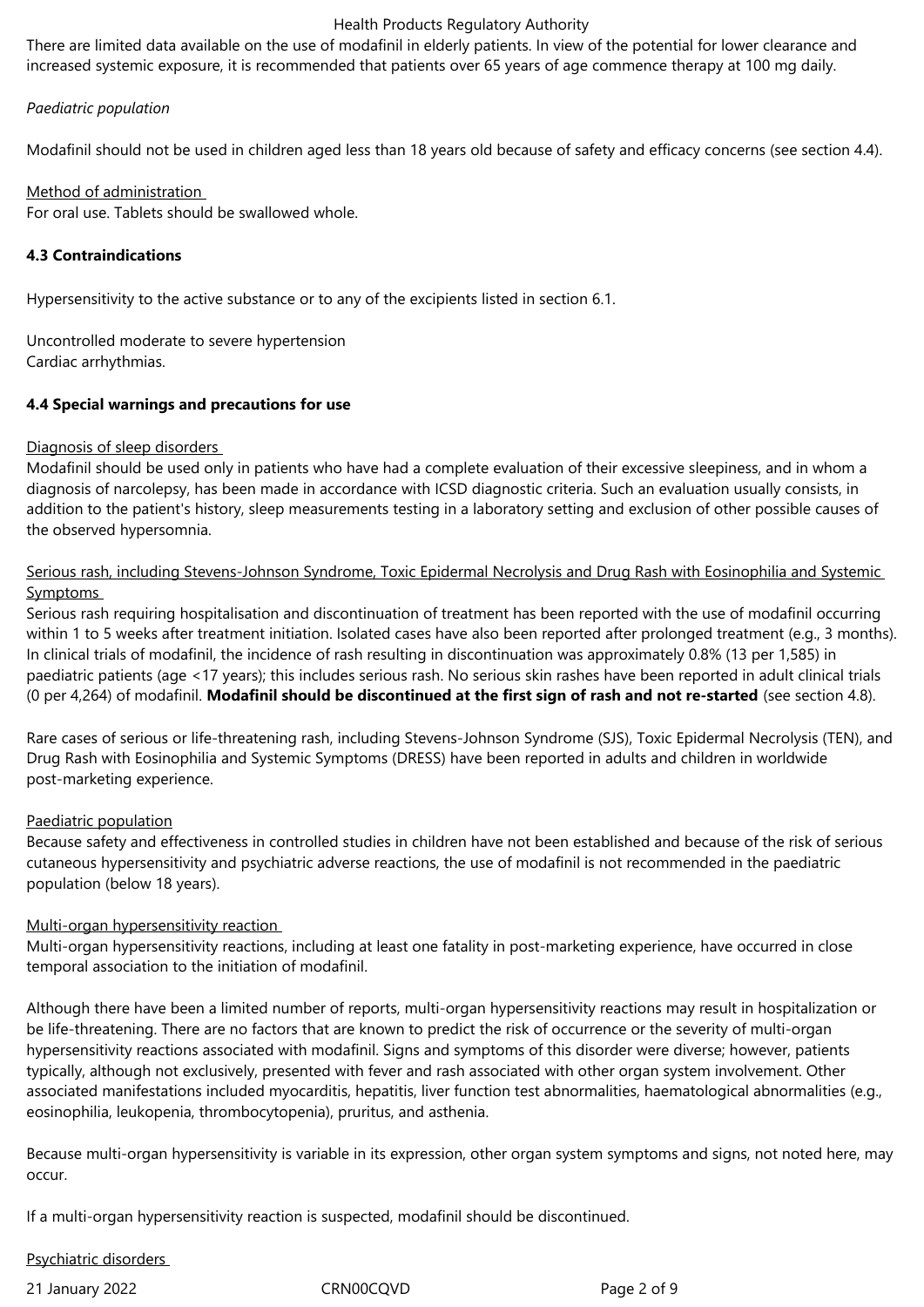Patients should be monitored for the development of *de novo* or exacerbation of pre-existing psychiatric disorders (see below and Section 4.8) at every adjustment of dose and then regularly during treatment. If psychiatric symptoms develop in association with modafinil treatment, modafinil should be discontinued and not restarted. Caution should be exercised in giving modafinil to patients with a history of psychiatric disorders including psychosis, depression , mania, major anxiety, agitation, insomnia or substance abuse (see below).

#### **Anxiety**

Modafinil is associated with the onset or worsening of anxiety. Patients with major anxiety should only receive treatment with modafinil in a specialist unit.

## Suicide-related behaviour

Suicide-related behaviour (including suicide attempts and suicidal ideation) has been reported in patients treated with modafinil. Patients treated with modafinil should be carefully monitored for the appearance or worsening of suicide-related behaviour. If suicide-related symptoms develop in association with modafinil, treatment should be discontinued.

## Psychotic or manic symptoms

Modafinil is associated with the onset or worsening of psychotic symptoms or manic symptoms (including hallucinations, delusions, agitation or mania). Patients treated with modafinil should be carefully monitored for the appearance or worsening of psychotic or manic symptoms. If psychotic or manic symptoms occur, discontinuation of modafinil may be required.

## Bipolar disorders

Care should be taken in using modafinil in patients with co-morbid bipolar disorder because of concern for possible precipitation of a mixed/manic episode in such patients.

## Aggressive or hostile behaviour

The onset or worsening of aggressive or hostile behaviour can be caused by treatment with modafinil. Patients treated with modafinil should be carefully monitored for the appearance or worsening of aggressive or hostile behaviour. If symptoms occur, discontinuation of modafinil may be required.

## Cardiovascular risks

An ECG is recommended in all patients before Modafinil treatment is initiated. Patients with abnormal findings should receive further specialist evaluation and treatment before Modafinil treatment is considered.

Blood pressure and heart rate should be regularly monitored in patients receiving modafinil. Modafinil should be discontinued in patients who develop arrhythmia or moderate to severe hypertension and not restarted until the condition has been adequately evaluated and treated.

Modafinil tablets are not recommended in patients with a history of left ventricular hypertrophy or cor pulmonale and in patients with mitral valve prolapse who have experienced the mitral valve prolapse syndrome when previously receiving CNS stimulants. This syndrome may present with ischaemic ECG changes, chest pain or arrhythmia.

#### Insomnia

Because modafinil promotes wakefulness, caution should be paid to signs of insomnia.

#### Maintenance of sleep hygiene

Patients should be advised that modafinil is not a replacement for sleep and good sleep hygiene should be maintained. Steps to ensure good sleep hygiene may include a review of caffeine intake.

#### Patients using steroidal contraceptives

Sexually active women of child-bearing potential should be established on a contraceptive programme before taking modafinil. Since the effectiveness of steroidal contraceptives may be reduced when used with modafinil, alternative or concomitant methods of contraception are recommended, and for two months after discontinuation of modafinil (also see 4.5 with respect to potential interaction with steroidal contraceptives).

#### Abuse, misuse, diversion

Whilst studies with modafinil have demonstrated a potential for dependence, the possibility of dependence with long-term use cannot be entirely excluded.

Caution should be exercised in administering modafinil to patients with history of alcohol, drug or illicit substance abuse.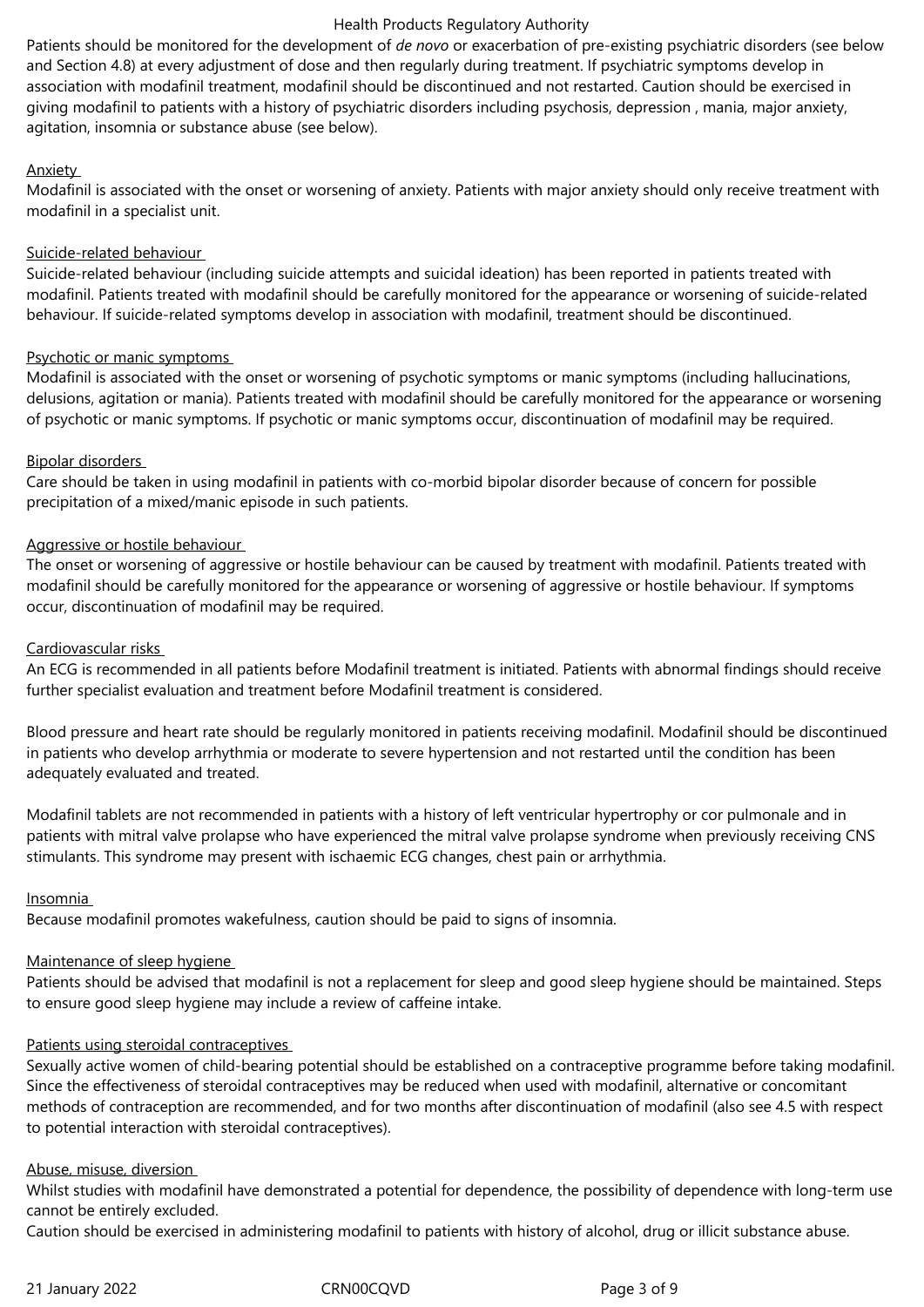#### Lactose intolerance

Patients with rare hereditary problems of galactose intolerance, total lactase deficiency or glucose-galactose malabsorption should not take this medicine.

## Sodium

This medicine contains less than 1 mmol sodium (23 mg) per dose, that is to say essentially 'sodium-free'.

#### **4.5 Interaction with other medicinal products and other forms of interactions**

Modafinil may increase its own metabolism via induction of CYP3A4/5 activity but the effect is modest and unlikely to have significant clinical consequences.

Anticonvulsants: Co-administration of potent inducers of CYP activity, such as carbamazepine and phenobarbital, could reduce the plasma levels of modafinil. Due to a possible inhibition of CYP2C19 by modafinil and suppression of CYP2C9 the clearance of phenytoin may be decreased when modafinil is administered concomitantly. Patients should be monitored for signs of phenytoin toxicity, and repeated measurements of phenytoin plasma levels may be appropriate upon initiation or discontinuation of treatment with modafinil.

Steroidal contraceptives**:**The effectiveness of steroidal contraceptives may be impaired due to induction of CYP3A4/5 by modafinil. Alternative or concomitant methods of contraception are recommended for patients treated with modafinil. Adequate contraception will require continuation of these methods for two months after stopping modafinil.

Antidepressants**:**A number of tricyclic antidepressants and selective serotonin reuptake inhibitors are largely metabolised by CYP2D6. In patients deficient in CYP2D6 (approximately 10% of a Caucasian population) a normally ancillary metabolic pathway involving CYP2C19 becomes more important. As modafinil may inhibit CYP2C19, lower doses of antidepressants may be required in such patients.

Anticoagulants**:**Due to possible suppression of CYP2C9 by modafinil the clearance of warfarin may be decreased when modafinil is administered concomitantly. Prothrombin times should be monitored regularly during the first 2 months of modafinil use and after changes in modafinil dosage.

Other medicinal products**:**Substances that are largely eliminated via CYP2C19 metabolism, such as diazepam, propranolol and omeprazole may have reduced clearance upon co-administration of modafinil and may thus require dosage reduction. In addition, *in vitro* induction of CYP1A2, CYP2B6 and CYP3A4/5 activities has been observed in human hepatocytes, which were it to occur *in vivo*, could decrease the blood levels of drugs metabolised by these enzymes, thereby possibly decreasing their therapeutic effectiveness.

Results from clinical interaction studies suggest that the largest effects may be on substrates of CYP3A4/5 that undergo significant presystemic elimination, particularly via CYP3A enzymes in the gastrointestinal tract. Examples include ciclosporin, HIV-protease inhibitors, buspirone, triazolam, midazolam and most of the calcium channel blockers and statins. In a case report, a 50% reduction in ciclosporin concentration was observed in a patient receiving ciclosporin in whom concurrent treatment with modafinil was initiated.

## **4.6 Fertility, pregnancy and lactation**

**Pregnancy** 

Based on limited human experience from a pregnancy registry and spontaneous reporting modafinil is suspected to cause congenital malformations when administered during pregnancy.

Studies in animals have shown reproductive toxicity (see section 5.3).

Modafinil 200 mg tablets should not be used during pregnancy.

Women of childbearing potential have to use effective contraception. As modafinil may reduce the effectiveness of oral contraception alternative additional methods of contraception are required (see sections 4.4 and 4.5).

#### Breastfeeding

Available pharmacodynamic/toxicological data in animals have shown excretion of Modafinil/metabolites in milk (for details see 5.3).

21 January 2022 CRN00CQVD Page 4 of 9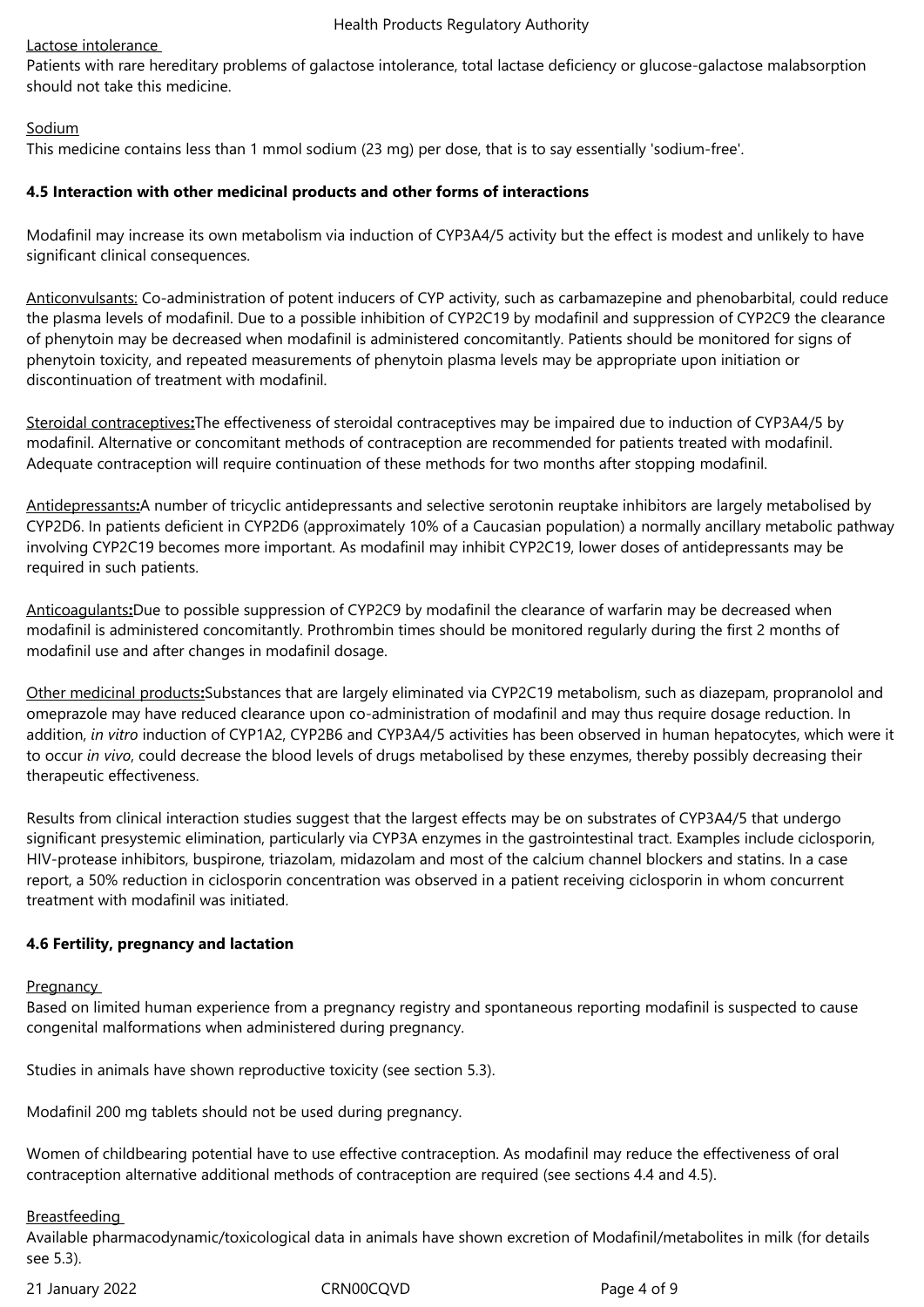Modafinil should not be used during breast feeding.

**Fertility** No data on fertility are available.

## **4.7 Effects on ability to drive and use machines**

Patients with abnormal levels of sleepiness who take modafinil should be advised that their level of wakefulness may not return to normal. Patients with excessive sleepiness, including those taking modafinil should be frequently reassessed for their degree of sleepiness and, if appropriate, advised to avoid driving or any other potentially dangerous activity. Undesirable effects such as blurred vision or dizziness might also affect ability to drive (see section 4.8).

## **4.8 Undesirable effects**

The following adverse reactions have been reported in clinical trials and/or post-marketing experience. The frequency of adverse reactions considered at least possibly related to treatment, in clinical trials involving 1561 patients taking modafinil were as follows: very common (≥1/10), common (≥1/100 to ≤1/10), uncommon (≥1/1 000 to ≤1/100), rare (≥1/10,000 to <1/1,000), not known (cannot be estimated from the available data).

The most commonly reported adverse drug reaction is headache, affecting approximately 21% of patients. This is usually mild or moderate, dose-dependent and disappears within a few days.

Infections and infestations Uncommon: pharyngitis, sinusitis

Blood and lymphatic system disorders Uncommon: eosinophilia, leucopenia

Immune system disorders Uncommon: minor allergic reaction (e.g., hayfever symptoms) Not known: Angioedema, urticaria (hives). Hypersensitivity reactions (characterised by features such as fever, rash, lymphadenopathy and evidence of other concurrent organ involvement), anaphylaxis

Metabolism and nutrition disorders Common: decreased appetite Uncommon: hypercholesterolaemia, hyperglycaemia, diabetes mellitus, increased appetite

Psychiatric disorders

Common: nervousness, insomnia, anxiety, depression, abnormal thinking, confusion, irritability. Uncommon: sleep disorder, emotional lability, decreased libido, hostility, depersonalisation, personality disorder, abnormal dreams, agitation, aggression, suicidal ideation, psychomotor hyperactivity. Rare: hallucinations, mania, psychosis Not known: delusions

#### Nervous system disorders

Very common: headache Common: dizziness, somnolence, paraesthesia Uncommon: dyskinesia, hypertonia, hyperkinesia, amnesia, migraine, tremor, vertigo, CNS stimulation, hypoaesthesia, incoordination, movement disorder, speech disorder, taste perversion

Eye disorders Common: blurred vision Uncommon: abnormal vision, dry eye

Cardiac disorders Common: tachycardia, palpitation Uncommon: extrasystoles, arrhythmia, bradycardia

## Vascular disorders

21 January 2022 CRN00CQVD Page 5 of 9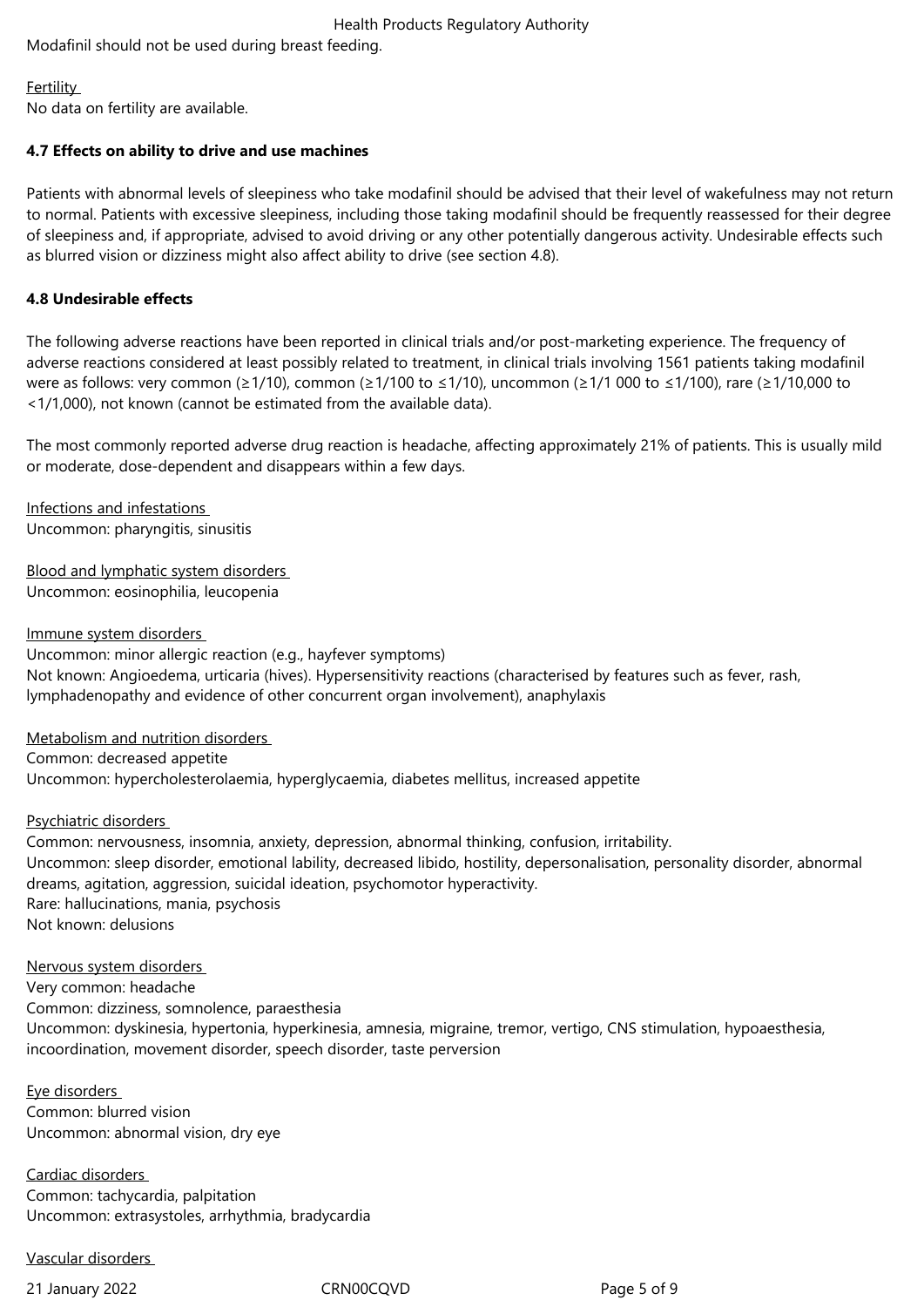## Respiratory, thoracic and mediastinal disorders Uncommon: dyspnoea, increased cough, asthma, epistaxis, rhinitis

## Gastrointestinal disorders

Common: abdominal pain, nausea, dry mouth, diarrhoea, dyspepsia, constipation Uncommon: flatulence, reflux, vomiting, dysphagia, glossitis, mouth ulcers

## Skin and subcutaneous tissue disorders

Uncommon: sweating, rash, acne, pruritis

Not known: serious skin reactions, including erythema multiforme, Stevens-Johnson Syndrome, Toxic Epidermal Necrolysis, and Drug Rash with Eosinophilia and Systemic Symptoms (DRESS).

## Musculoskeletal and connective tissue disorders

Uncommon: back pain, neck pain, myalgia, myasthenia, leg cramps, arthralgia, twitch

Renal and urinary disorders Uncommon: abnormal urine, urinary frequency

Reproductive system and breast disorders Uncommon: menstrual disorder

General disorders and administration site conditions Common: asthenia, chest pain Uncommon: peripheral oedema, thirst

## Investigations

Common: abnormal liver function tests, dose related increases in alkaline phosphatase and gamma glutamyl transferase have been observed.

Uncommon: abnormal ECG, weight increase, weight decrease

## Reporting of suspected adverse reactions

Reporting suspected adverse reactions after authorisation of the medicinal product is important. It allows continued monitoring of the benefit/risk balance of the medicinal product. Healthcare professionals are asked to report any suspected adverse reactions directly via HPRA Pharmacovigilance, Earlsfort Terrace, IRL - Dublin 2; Tel: +353 1 6764971; Fax: +353 1 6762517; Website: www.hpra.ie; E-mail: medsafety@hpra.ie.

## **4.9 Overdose**

## Symptoms

Death has occurred with modafinil overdose alone or in combination with other drugs. Symptoms most often accompanying modafinil overdose, alone or in combination with other drugs have included: insomnia; central nervous system symptoms such as restlessness, disorientation, confusion, agitation, anxiety, excitation and hallucination; digestive changes such as nausea and diarrhoea; and cardiovascular changes such as tachycardia, bradycardia, hypertension and chest pain.

#### Management

Induced emesis or gastric lavage should be considered. Hospitalisation and surveillance of psychomotor status; cardiovascular monitoring or surveillance until the patient's symptoms have resolved are recommended.

## **5 PHARMACOLOGICAL PROPERTIES**

## **5.1 Pharmacodynamic properties**

Pharmacotherapeutic group: Psychoanaleptics, centrally acting sympathomimetics, ATC code: N06BA07

Mechanism of action

21 January 2022 **CRN00CQVD** CRNOOCQVD Page 6 of 9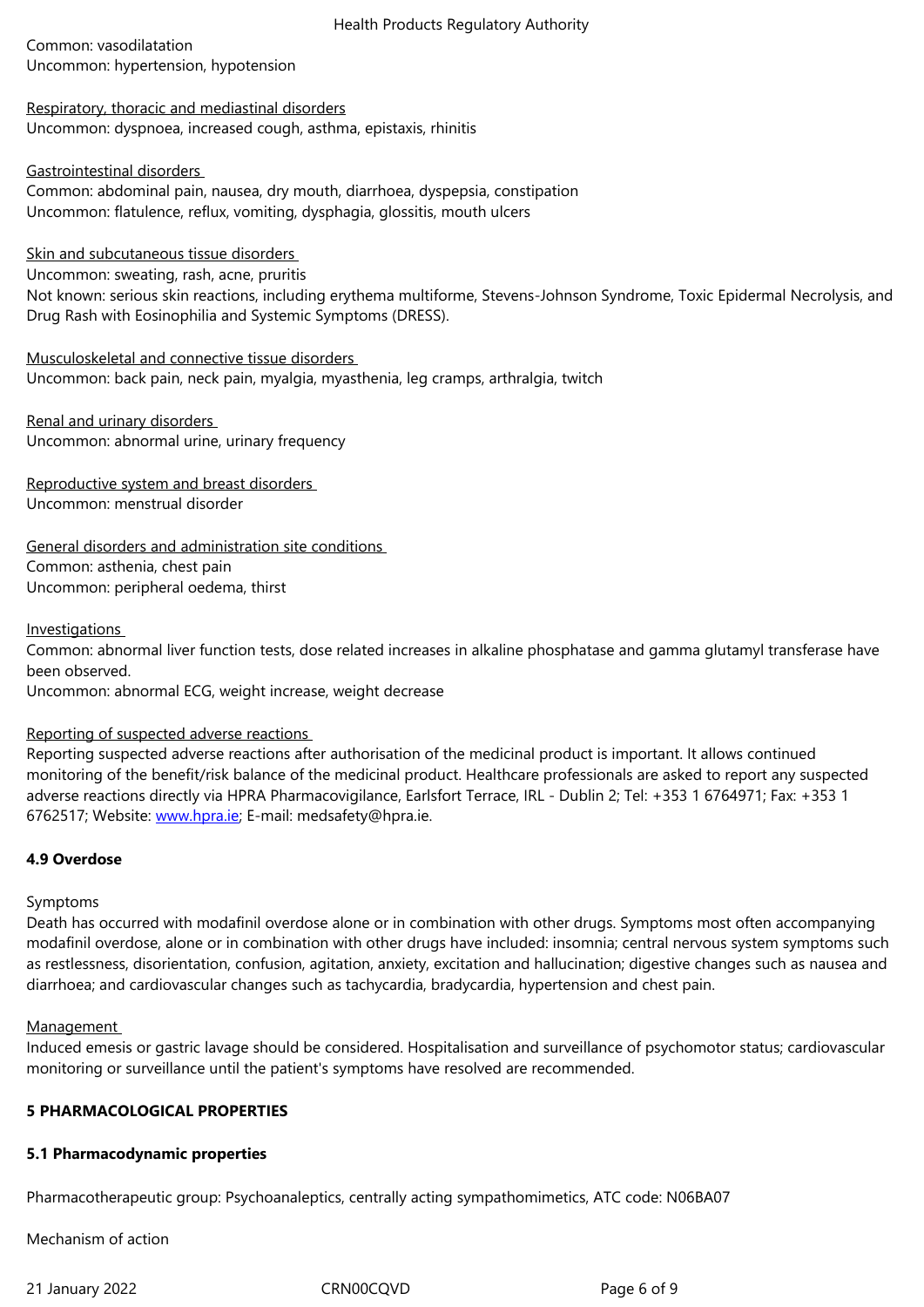Modafinil promotes wakefulness in a variety of species, including man. The precise mechanism(s) through which modafinil promotes wakefulness is unknown.

#### Pharmacodynamic effects

In non-clinical models, modafinil has weak to negligible interactions with receptors involved in the regulation of sleep/wake states (e.g., adenosine, benzodiazepine, dopamine, GABA, histamine, melatonin, norepinephrine, orexin, and serotonin). Modafinil also does not inhibit the activities of adenylyl cyclase, catechol-O-methyltransferase, glutamic acid decarboxylase MAO-A or B, nitric oxide synthetase, phosphodiesterases II-VI, or tyrosine hydroxylase.

While modafinil is not a direct-acting dopamine receptor agonist, *in vitro* and *in vivo* data indicate that modafinil binds to the dopamine transporter and inhibits dopamine reuptake. The wake-promoting effects of modafinil are antagonised by D1/D2 receptor antagonists suggesting that it has indirect agonist activity.

Modafinil does not appear to be a direct  $\alpha_1$ -adrenoceptor agonist. However, modafinil binds to the norepinephrine transporter and inhibits norepinephrine uptake, but these interactions are weaker than those observed with the dopamine transporter. Although modafinil-induced wakefulness can be attenuated by the  $\alpha_1$ -adrenoceptor antagonist, prazosin, in other assay systems (e.g. vas deferens) responsive to  $\alpha_1$ -adrenoceptor agonists, modafinil is inactive.

In non-clinical models, equal wakefulness-promoting doses of methylphenidate and amphetamine increase neuronal activation throughout the brain, whereas modafinil unlike classical psychomotor stimulants, predominantly affects brain regions implicated in regulating arousal, sleep, wake and vigilance.

In humans, modafinil restores and/or improves the level and duration of wakefulness and daytime alertness in a dose-related manner. Administration of modafinil results in electrophysiological changes indicative of increased alertness and improvements in objective measures of ability to sustain wakefulness.

## Clinical efficacy and safety

The efficacy of modafinil in patients with obstructive sleep apnoea (OSA) exhibiting excessive day time sleepiness despite treatment with continuous positive airways pressure (CPAP) has been studied in short term randomised controlled clinical trials. Although statistically significant improvements in sleepiness were noted, the magnitude of effect and response rate to modafinil was small when assessed by objective measurements and limited to a small sub-population of the treated patients. In light of this, and because of its known safety profile, the demonstrated benefit is outweighed by the risks.

Three epidemiological studies all utilizing a long-term observational inception cohort design were conducted in administrative databases assessing the cardiovascular and cerebrovascular risk of modafinil. One of the three studies suggested an increase in the incidence rate of stroke in modafinil treated patients compared to patients not treated with modafinil, however, results across the three studies were not consistent**.**

#### **5.2 Pharmacokinetic properties**

Modafinil is a racemic compound, and the enantiomers have different pharmacokinetics where the elimination  $t_{1/2}$  of the R-isomer is three times that of the S-isomer in adult humans.

## Absorption

Modafinil is well-absorbed with peak plasma concentration reached approximately two to four hours after administration.

Food has no effect on overall modafinil bioavailability; however, absorption (tmax) may be delayed by approximately one hour if taken with food.

#### Distribution

Modafinil is moderately bound to plasma protein (approximately 60%), primarily to albumin, which indicates that there is a low risk of interaction with strongly bound drugs.

#### Biotransformation

Modafinil is metabolised by the liver. The chief metabolite (40 – 50% of the dose), modafinil acid, has no pharmacological activity.

#### **Elimination**

21 January 2022 CRN00CQVD Page 7 of 9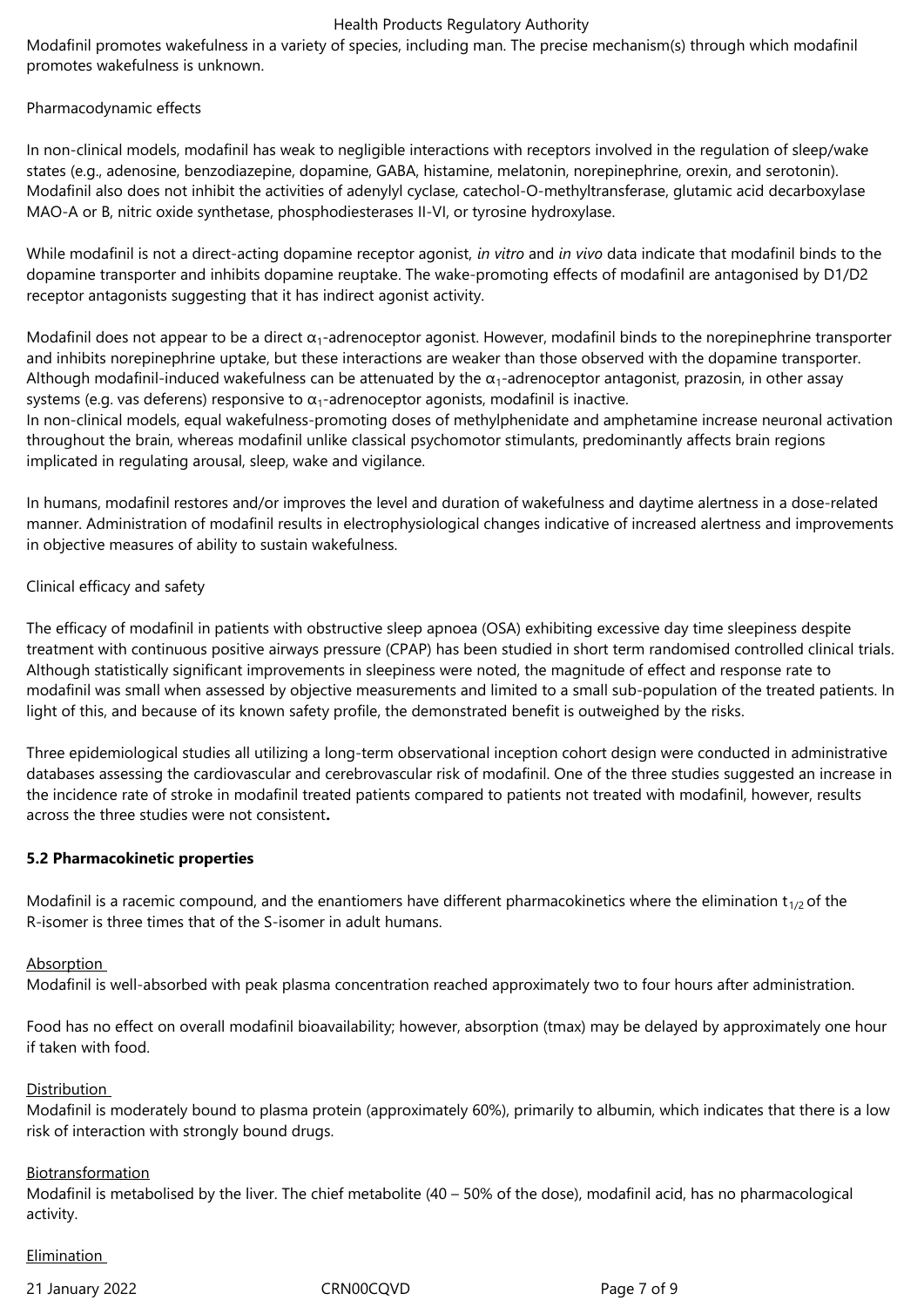The excretion of modafinil and its metabolites is chiefly renal, with a small proportion being eliminated unchanged (< 10% of the dose).

The effective elimination half-life of modafinil after multiple doses is about 15 hours.

## Linearity/non-linearity

The pharmacokinetic properties of modafinil are linear and time-independent. Systemic exposure increases in a dose proportional manner over the range of 200-600 mg.

## Renal impairment

Severe chronic renal failure (creatinine clearance up to 20 mL/min) did not significantly affect the pharmacokinetics of modafinil administered at 200 mg, but exposure to modafinil acid was increased 9-fold. There is inadequate information to determine safety and efficacy of dosing in patients with renal impairment.

#### Hepatic impairment

In patients with cirrhosis, the oral clearance of modafinil was decreased by approximately 60%, and the steady-state concentration doubled, compared with values in healthy subjects. The dosage of modafinil should be reduced by half in patients with severe hepatic impairment.

## Elderly population

There are limited data available on the use of modafinil in elderly patients. In view of the potential for lower clearance and increased systemic exposure, it is recommended that patients over 65 years of age commence therapy at 100 mg daily.

## Paediatric population

For patients 6 to 7 years of age, the estimated half-life is approximately 7 hours and increases with increase in age until half-life values approach those in adults (approximately 15 hours). This difference in clearance is partially offset by the younger patients' smaller size and lower weight which results in comparable exposure following administration of comparable doses. Higher concentrations of one of the circulating metabolites, modafinil sulfone, are present in children and adolescents as compared to adults.

In addition, following repeat-dose administration of modafinil to children and adolescents, a time-dependent reduction in systemic exposure, which plateaus by approximately week 6 is observed. Once steady-state is reached, the pharmacokinetic properties of modafinil do not appear to change with continued administration for up to 1 year.

## **5.3 Preclinical safety data**

Non-clinical data reveal no special hazard for humans based on conventional studies of single and repeated dose toxicity, genotoxicity and carcinogenic potential. However, modafinil plasma exposure in animals was generally less than or similar to that expected in humans.

At exposures similar to human levels at the recommended human dose, modafinil slightly increased the time to mate in female rats, and induced embryo-toxic, but no teratogenic effects in two species (rats and rabbits). In the rat peri-post-natal study, the number of dams with stillborn pups was slightly increased at exposures below human levels, but postnatal development was otherwise not adversely affected at exposures similar to human levels. Modafinil concentration in milk was about 11.5 times higher than in plasma.

## **6 PHARMACEUTICAL PARTICULARS**

## **6.1 List of excipients**

Lactose monohydrate Crospovidone (E1202) Lactose Povidone K30 (E1201) Sodium Stearyl Fumarate Silica, Colloidal Anhydrous (E551) Talc (E553b)

## **6.2 Incompatibilities**